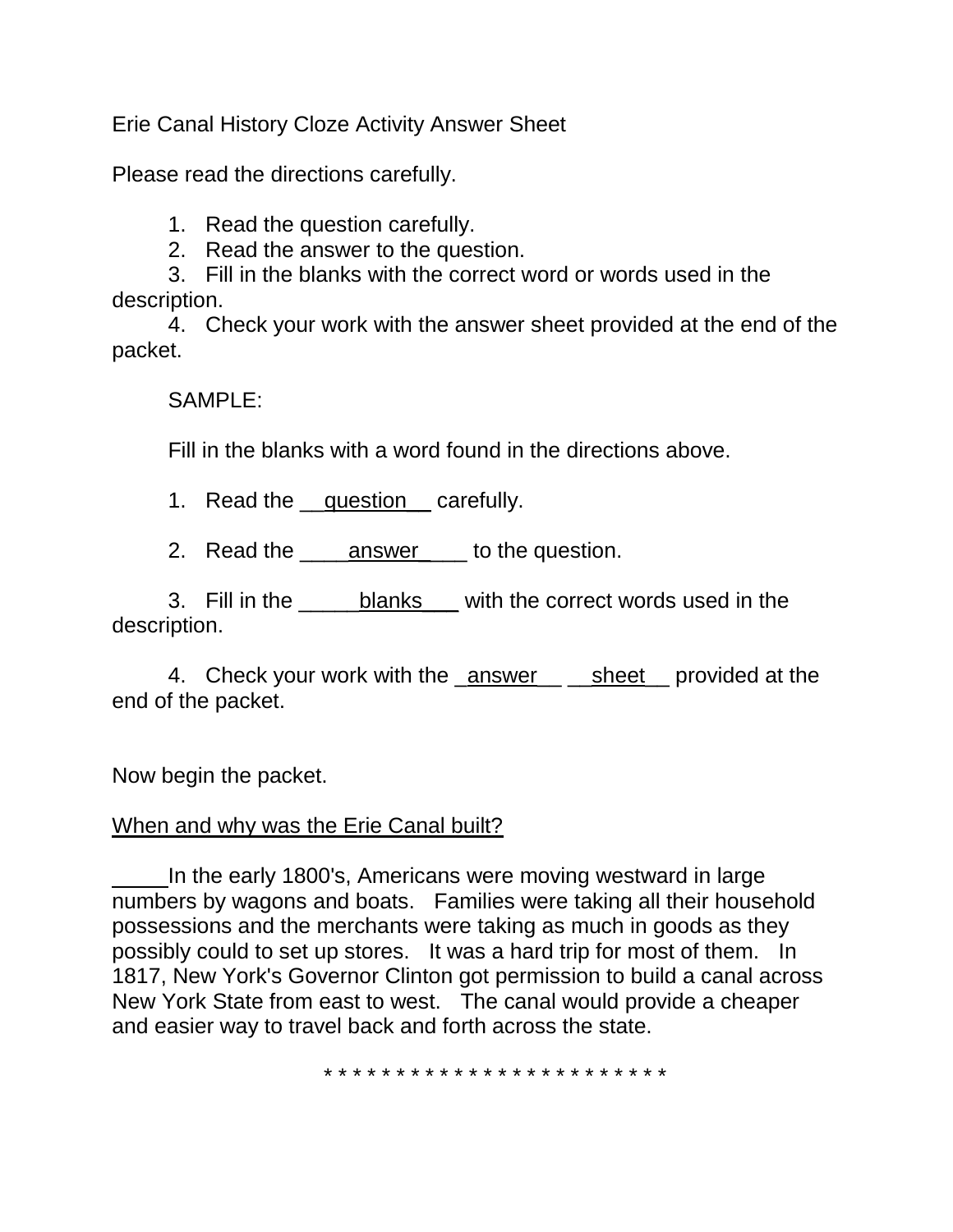Fill in the blanks.

1. Americans were moving westward by \_\_wagons\_\_ and \_\_boats\_\_.

2. The canal was planned to offer a \_\_cheaper\_\_ and \_\_easier\_\_ way to travel.

3. The canal was started by <u>Governor Clinton</u> in 1817.

# Where was the Erie Canal built?

The Erie Canal was built across the central part of New York State from east to west. This was to take advantage of the terrain that was mostly flat and to follow the Mohawk River wherever possible. The Canal was started in Rome in 1817 because it was the most level place to start the digging. There were some people in the state capitol, Albany, that were against building the canal because they believed a ditch could not be built across the state. They called it "Clinton's Ditch." The Canal was finished in 1825. It connected Albany and the Hudson River on the east with Buffalo at Lake Erie on the west. Travel was then cheaper and easier by boat on the Canal.

\* \* \* \* \* \* \* \* \* \* \* \* \* \* \* \* \* \* \* \* \* \* \*

Fill in the blanks.

- 1. The Erie Canal was built across the central part of New York \_\_.
- 2. "Clinton's Ditch" was built to connect the Hudson River with Lake Erie.
- 3. The cities at each end of the Canal were **\_\_Albany** and \_\_\_Rome\_\_.
- 4. The Erie Canal was started in 1817 and completed in \_\_\_1825\_.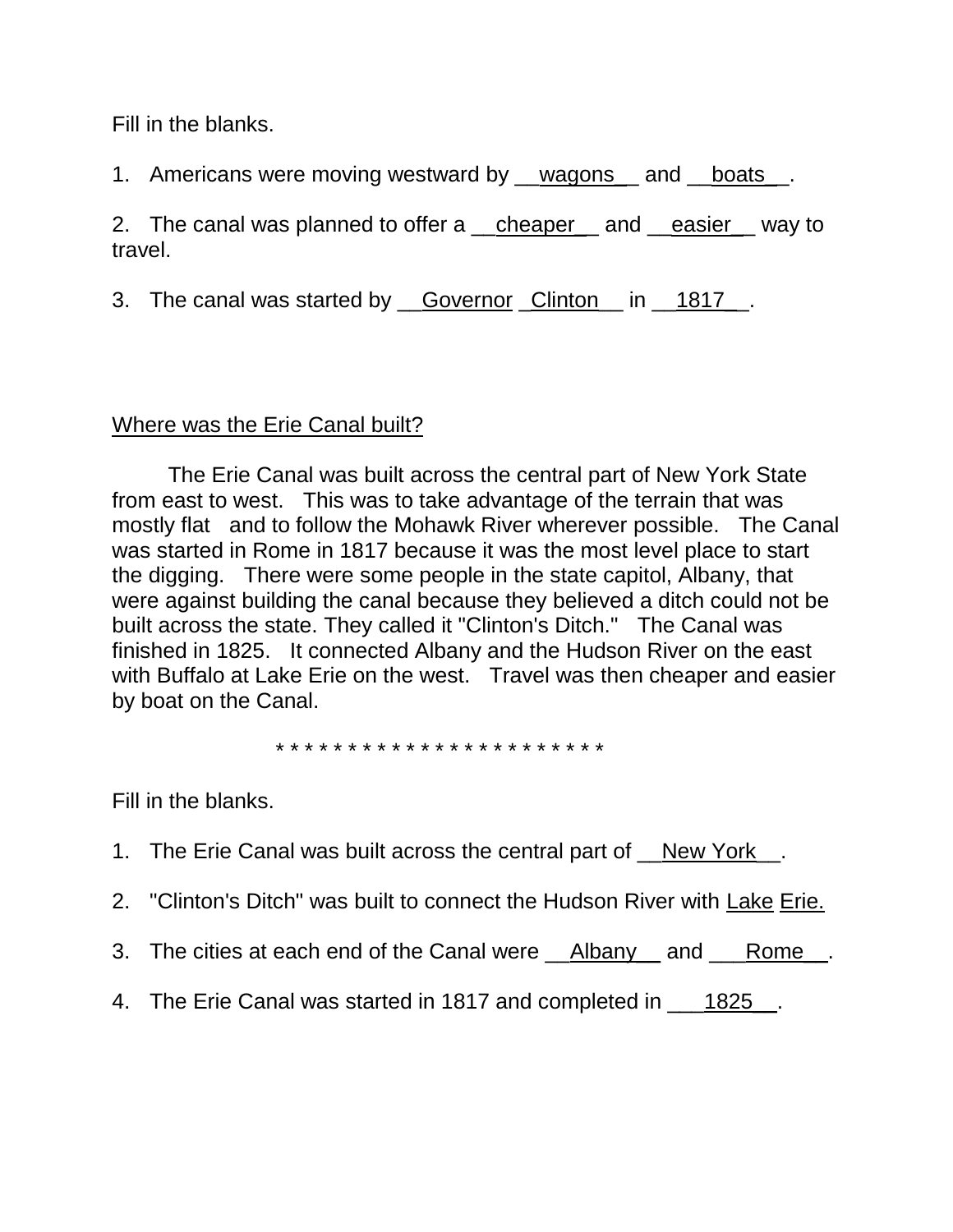## What was one of the problems in building the Canal?

One of the problems in constructing the Canal was the difference in the water level at certain places along the route. In surveying the length of the Erie Canal, the surveyors found that Lake Erie was 568 feet higher than the Hudson River. They also discovered that there was a 60 foot cliff just east of Buffalo. The canal planners decided to use locks to overcome the drop in the water level. They decided to build aqueducts over any ravines, rivers or rapid flowing streams that crossed the path of the Canal.

\* \* \* \* \* \* \* \* \* \* \* \* \* \* \* \* \* \* \* \* \*

Fill in the blanks.

1. Lake Erie was 568 feet higher than the Hudson River.

2. A 60 foot cliff was found east of Buffalo.

3. Engineers decided to use locks to deal with the difference in water level.

4. They decided to build \_\_aqueducts\_\_ over any water that crossed the path of the

Canal.

### Why were locks and aqueducts used?

Eighty-three (83) locks were completed by the time the Canal was finished in 1825. A lock was small, measuring 90 feet long by 15 feet wide and 8 feet deep. In order to travel up and down the Canal, it was necessary to use the locks to raise or lower the water for the boats to continue their journey. As time went on, it became necessary to build bigger locks to handle bigger boats. In some cases, the locks were double their original size.

Aqueducts were water bridges for the boats to travel along the Canal. They were built over ravines, rivers, and deep, fast moving streams.

\* \* \* \* \* \* \* \* \* \* \* \* \* \* \* \* \* \* \* \* \* \*